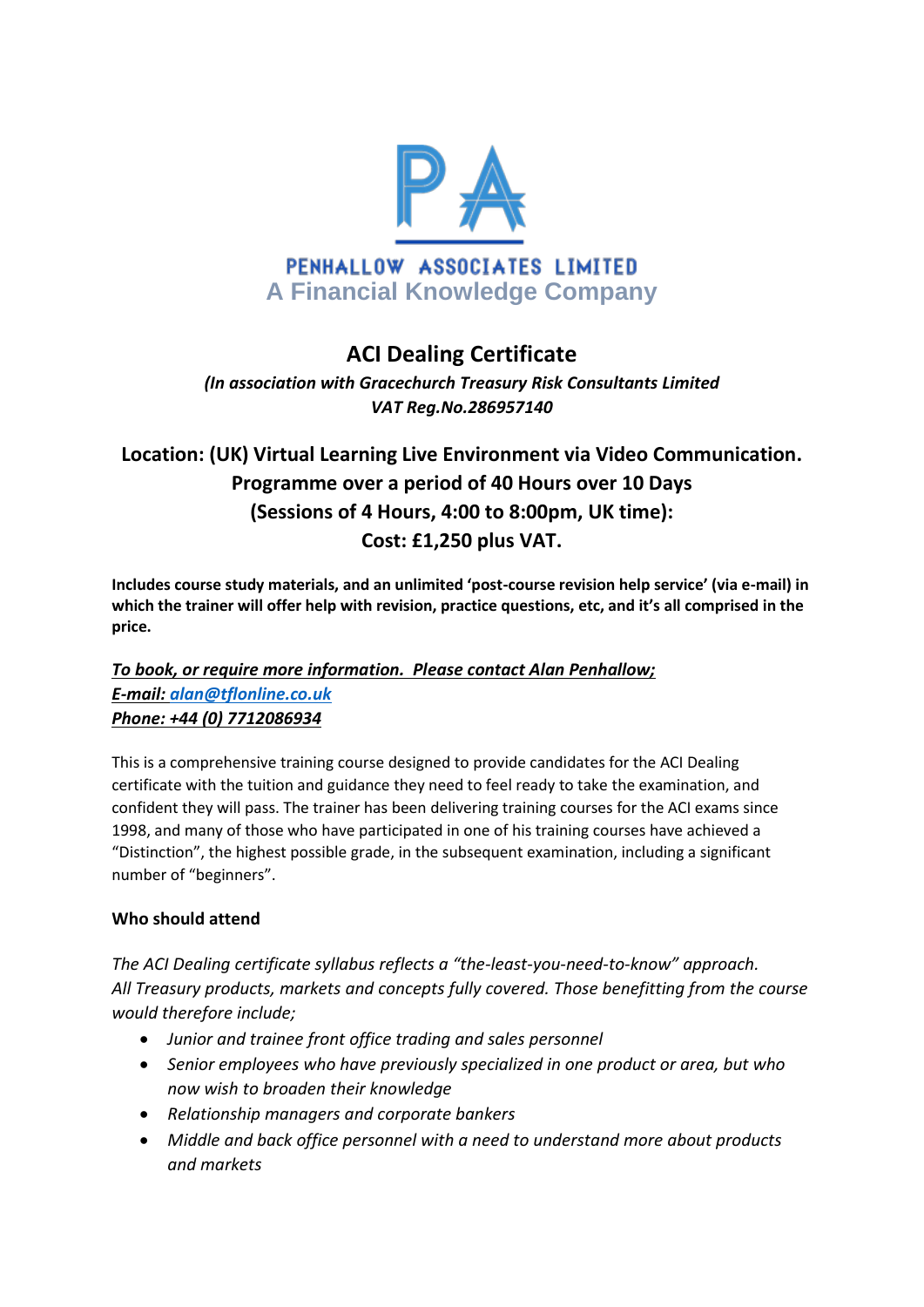*Internal audit, regulatory and compliance staff who need to understand more about the workings of the markets their firms deal in*

## **Agenda**

#### **Interest Rates and Money Markets**

- Interest rate conventions
- Time value of money
- Yield curves
- Interest rate benchmarks (e.g. LIBOR, EURIBOR, etc.)
- Compounding and discounting
- Day-count conventions
- Money market instruments

#### **Foreign Exchange**

- Quote conventions
- Spot and forward characteristics
- Bid/Offer spreads and calculations
- Cross rate calculations
- Swaps and outright forwards
- Covered interest arbitrage

#### **Derivatives**

- Interest rate derivatives (e.g. futures)
- Over-the-counter and exchange-quoted instruments
- Forward Rate Agreements ("FRAs")
- Use of derivatives to hedge interest rate risk
- Pricing conventions and calculations
- Currency options
- Option terminology and its applications
- Constructing hedging strategies
- Bonds and 'repo'

#### **Asset and Liability Management and Risk Management**